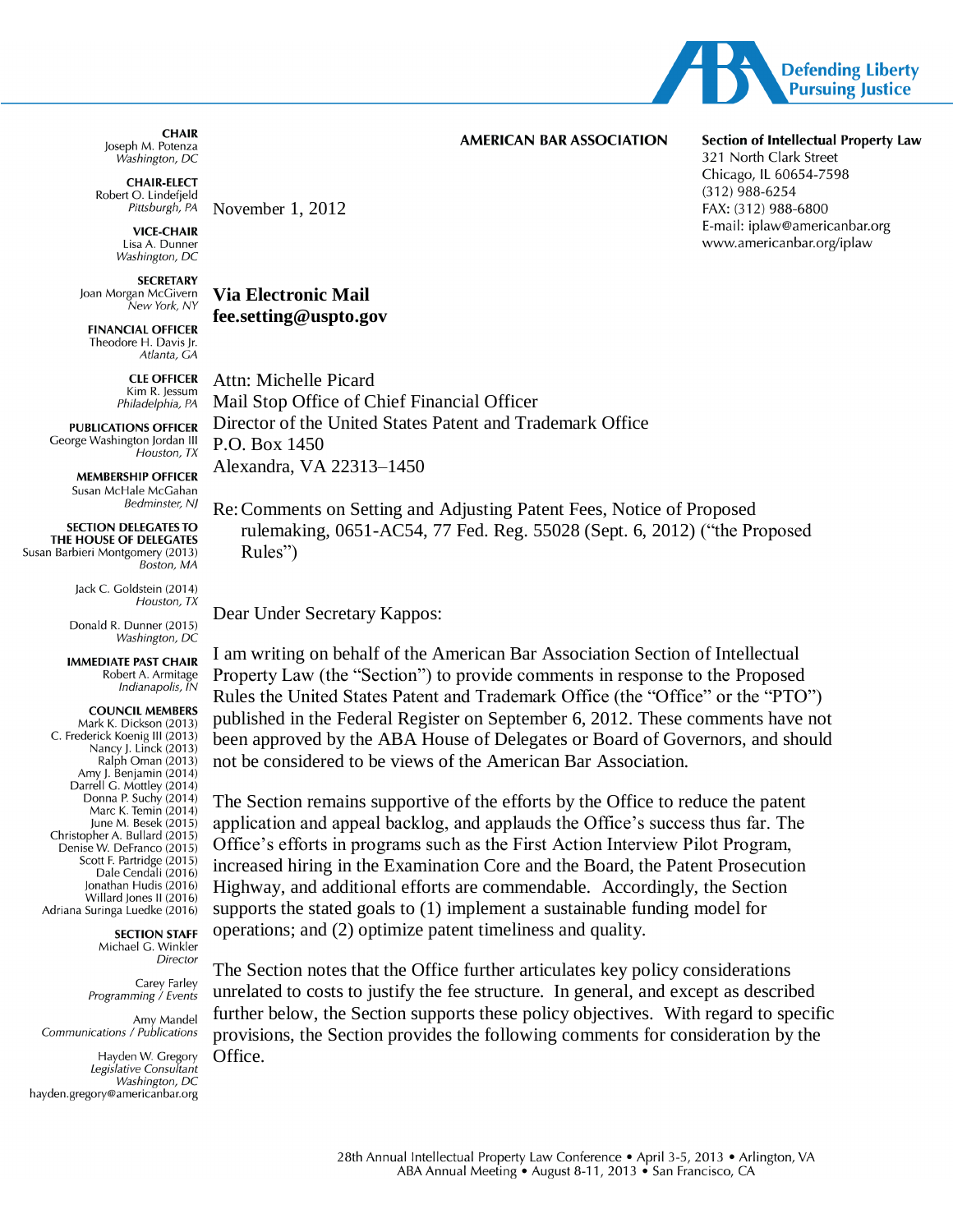$\overline{a}$ 

# **I. Various fees should be set nearer the pre-2012 status quo**

# **A. Proposed fees associated with subsequent RCE filings should be reduced**

The Proposed Rules set a fee for a first RCE at \$1,700, and subsequent RCEs at \$2,000. The comments supporting the Proposed Rules state the rationale as follows:

In FY 2011, about 30 percent of applications filed were for RCEs. Generally, around 70 percent of RCE applications filed in a year are for first RCEs and the remaining 30 percent are a second or subsequent RCE. Given this data, it is reasonable to expect that most outstanding issues are resolved with the first RCE. Those applications that cannot be completed with the first RCE do not facilitate an effective administration of the patent system with the prompt conclusion of patent prosecution.

The Section disagrees with the Office's stated rationale. It stops just at the threshold of an important question that is highly relevant to this rulemaking: *Why* do those 30% of applications experience extended prosecution?

The Section has heard complaints from members of the patent applicant community that the large majority of multiple-RCE applications arise because the patent examiner fails to productively engage with the applicant.<sup>1</sup> Two independent analyses of USPTO appeal data have

 $<sup>1</sup>$  See, e.g., presentation to OMB OIRA, with John Love in attendance, June 15,</sup> 2007, Attachment F, http://www.whitehouse.gov/sites/default/files/omb/assets/omb/oira/ 0651/meetings/619-3.pdf, starting at PDF page 34. Anecdotally, when an examiner fully searches the application for the first Office action, fully considers the claim language, and writes an Action that communicates the examiner's reasoning clearly, prosecution almost never drags on. The overwhelming majority of extended prosecution applications arise from only two causes: either the examiner rejects a meritorious application for failure to complete all procedural requirements for consideration of the applications, or the examiner doesn't explain the basis for the rejection to clearly communicate to the attorney so that the attorney knows when to give up. While the Section fully understands that in some cases the fault lies with the attorney, our experience is that the quality of examination, and the quality of explanation in Office actions has fallen in the last ten years. This general issue has been raised to the PTO before, for example by IEEE-USA, Comments on Patent Processing (Updating) 0651-0031, comment request, 77 Fed. Reg. 16813-17 (Mar. 22, 2012), http://www.uspto.gov/news/fedreg/comments/0651- 0031\_IEEE\_Comment.pdf at section 4, pages 21-32. While the Section does not adopt that letter word-for-word, the Section believes that IEEE-USA presents many useful observations and suggestions that deserve careful consideration and analysis.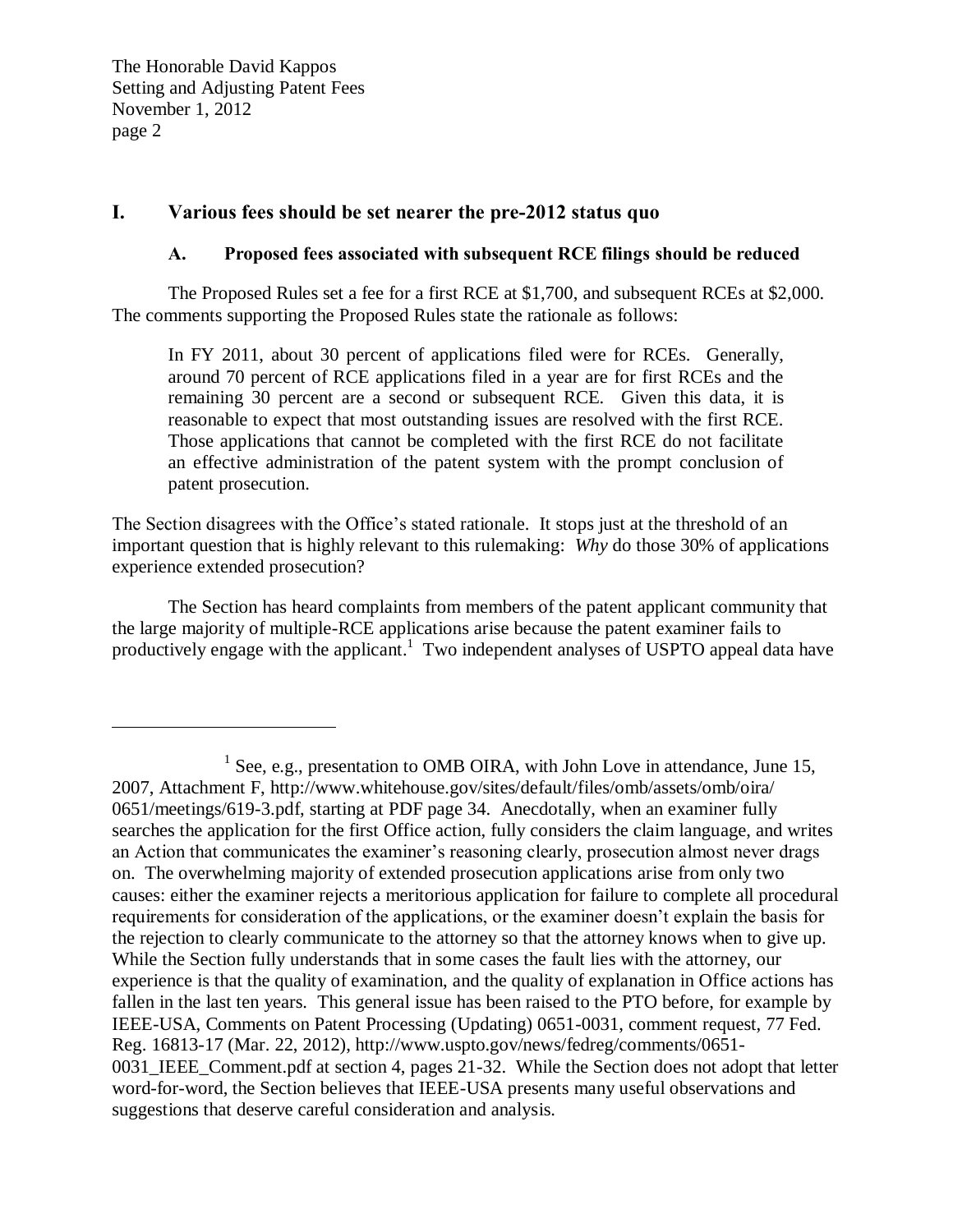$\overline{a}$ 

found that 80% to 85% of appeals are decided in applicants' favor,  $2$  which lends support to the anecdotal view of the attorney community that extended RCE practice can be attributable to the patent examiner's handling of the application, rather than a reticence on the part of applicants to promptly conclude examination. Therefore, absent more definitive data, the Office should not presume the applicant drives RCE filings.

The Proposed Rule's justification appears to depend in part on an assumption concerning applicant conduct and, that by charging an excessive fee, applicant behavior will be impacted given the financial disincentive to filing subsequent RCEs. If the failure to advance prosecution is problematic on account of applicant conduct, the Section supports action by the Office under 37 C.F.R. 1.111(b) to address the issue. If the failure to advance prosecution is problematic for other reasons, applicants should not be penalized through a punitive fee structure. Therefore, absent further policy justification, the Section concludes that the Proposed Fees are not likely to resolve the perceived issues within the Office relating to multiple-RCEs being filed and should not be set at excessive levels in response.<sup>3</sup>

# **B. Proposed fees associated with a Notice of Appeal should be reduced**

The Proposed Rule changes the fees for the Notice of Appeal and Appeal Brief from separate charges under the present fee schedule, to a single charge for the Notice. A new forwarding fee following the Examiner's Answer is introduced. Thus, at the time of the filing of the Notice of Appeal, the applicant would pay for both the Notice of Appeal and an Appeal Brief. However, as many appeals are terminated prior to filing an Appeal Brief (often following a pre-appeal conference within the Office in favor of the applicant), this means that the applicants are paying for the filing of the Appeal Brief even when the Appeal Brief will not be filed. As most of the work within the USPTO occurs in reviewing the Appeal Brief, the single charge for the Notice is excessive if the application proves to be in a condition for allowance at the pre-appeal conference. In essence, the cost of a successful Notice of Appeal and pre-appeal

<sup>&</sup>lt;sup>2</sup> Kip Werking, 75% – The Real Rate of Patent Applicant Success on Appeal, IP Watchdog, May 2, 2012, http://www.ipwatchdog.com/2012/05/02/75-the-real-rate-of-patent-applicant-success-onappeal/id=24525/ (79% of appeals are successful); Ron D. Katznelson. Comments submitted to OMB and PTO under the Paperwork Reduction Act on USPTO appeal rules, ICR No. 200809-0651-003, (November 17, 2008), http://www.reginfo.gov/public/do/DownloadDocument? documentID=95757&version=1 at Figure 2, page 3 (80% of appeals are successful at Pre-Appeal or Appeal brief stage, before reaching the Board).

<sup>&</sup>lt;sup>3</sup> Executive Order 12,866 requires the PTO to consider other causes and solutions, especially those caused by the agency itself, before it regulates to attenuate rights of the public. The Section agrees the Office that its rules should facilitate the "effective administration of the patent system." Respectfully, the Section submits that the root cause of multiple-RCE filings should be addressed in a manner addressing both applicant and Office faults which contribute to multiple-RCE filings rather than trying to curtail legitimate actions by an applicant through fee-setting.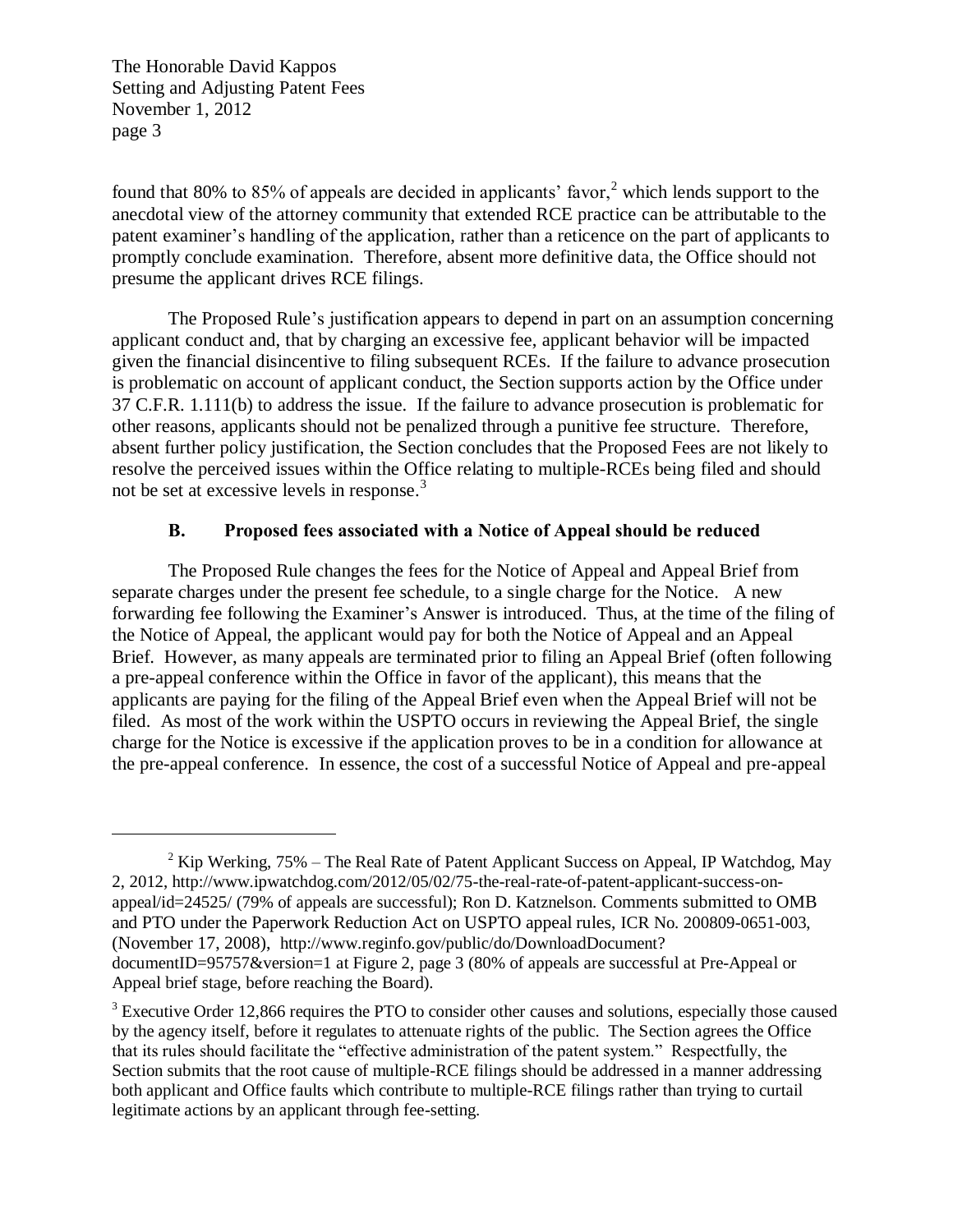conference would increase by 61%. The Section recommends that the Notice of Appeal fee be eliminated or greatly reduced.

With respect to any fees for filing of an Appeal Brief and the forwarding fee, the Section further believes that an increase of 142% in total appeal fees may be excessive in view of the reversal rate of 80% or more.<sup>4</sup> Such an increase has the effect of discouraging meritorious appeals through the 142% fee increase, which the Section believes is not justified.

# **C. Correction of Inventorship**

The Section is concerned that the proposed \$1,000 fee for correcting Inventorship after issuance of a first action on the merits is not appropriate in all cases, and is also uncertain as to its need. For example, when the Office requires restriction of claims, applicants need to remove inventors and may not make appropriate corrections quickly enough. Applicants are able to make these changes using Application Data Sheets, thereby removing the need for Office expense in updating records. In these and other cases, the Section suggests that the Office consider not requiring payment of the fee or having a reduced fee where the applicant in good faith could not have anticipated such a requirement or have made the correction using an Application Data Sheet.

# **D. Post-Grant and Inter Partes Review**

The Section, in principle, supports the Office's decision to split the fees for initial petition and for proceeding after grant. This is an excellent way to divide fees commensurate with burdens on the Office. Practitioners and users are concerned with costs associated with discovery, and fear that the Office will face large, unanticipated costs associated with discovery and motions. The Section recognizes that the Office has the power to issue sanctions, but the Office should also consider fees on motions, particularly on motions for supplemental discovery or multiple motions, as these motions may impose significant burdens on the Office (considering motion, opposition and reply) and the party having allegedly discoverable information.

The Office currently considers the cost of an oral hearing in its fees for instituting postgrant proceedings. The Section suggests that the Office consider further breaking fees up at other milestones, *e.g.*, request for oral hearing and request for rehearing, thereby further reducing front-end costs and matching fees commensurate with PTO work. The PTO should also consider increased fees for late filed motions to amend, *e.g.*, after patent owner response, unless there is a new rejection, because these late filed motions inject uncertainty and greater cost into the proceeding. Finally, when the Board imposes sanctions, it should consider its costs and seek to recover them.

4 See footnote 2

 $\overline{a}$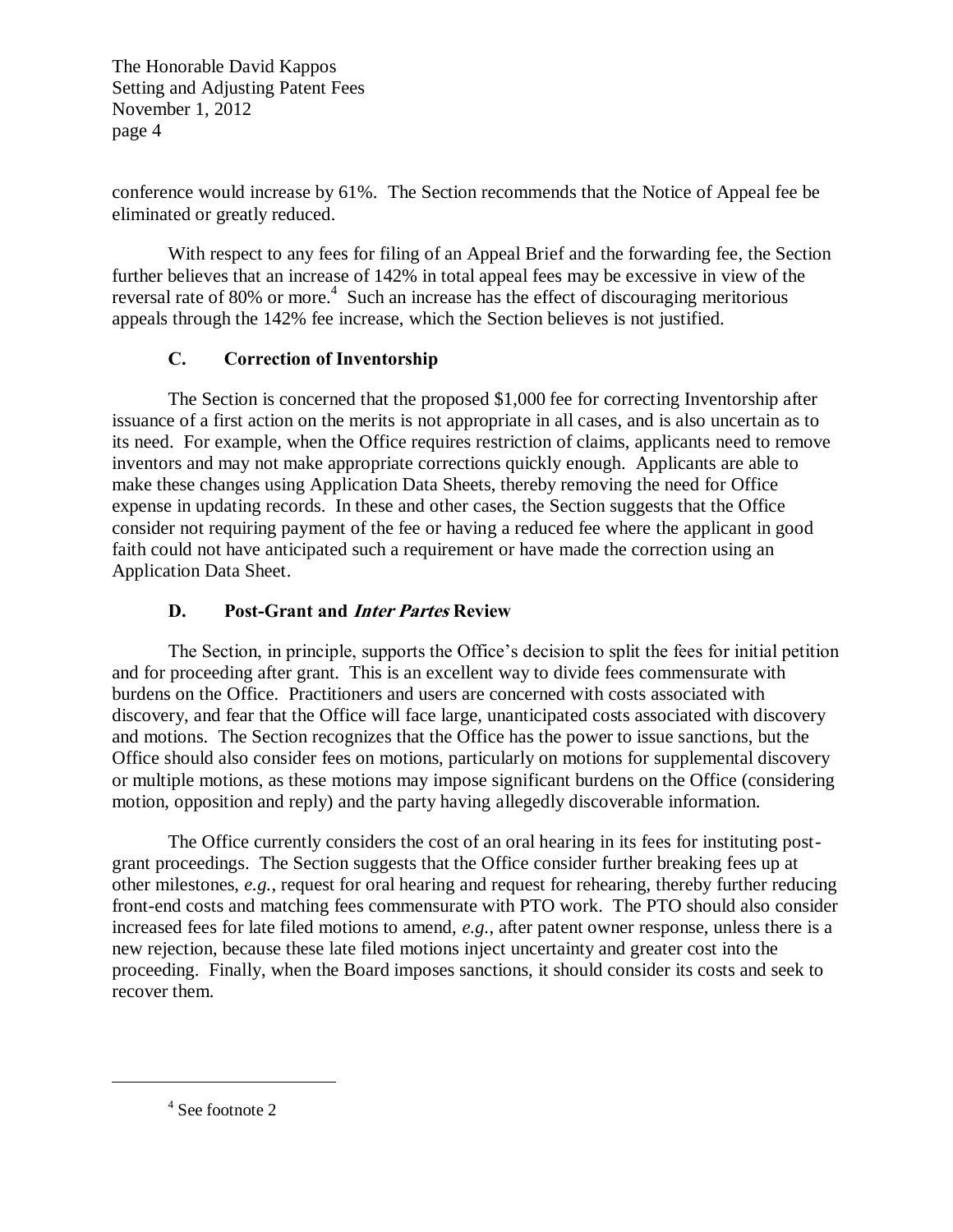# **E. Ex Parte Reexamination**

The Section, in principle, supports the lowering of the fee for proposed fee for *ex parte*  reexamination by 15%. However, the Section is concerned that the fee is still not commensurate with the Office's costs. As mentioned by the PPAC, the Office's costs for prosecuting an *ex*  parte patent application is \$3,569.<sup>5</sup> The Section acknowledges that the Central Reexamination Unit (CRU) faces higher costs due to the need to pay more experienced examiners, handle more petitions and questions, and to determine threshold issues. However, the examiner does not have to perform a search, and does not typically revise proposed rejections. In fact, examiners often repeat proposed rejections substantially *verbatim*. Therefore, the Section views the \$15,000 fee for requesting *ex parte* reexamination as excessive in view of the Office's costs.

# **F. Supplemental Examination**

The Section, in principle, supports the Office's movement to lower the costs of supplemental examination by 14%. However, the Office still inappropriately seeks to influence behavior through fee setting. The Office's stated purpose for Supplemental reexamination fees is,

to encourage applicants to submit applications with all relevant information during initial examination, yet low enough to facilitate the effective administration of the patent system by providing patentees with an alternative to the court system for addressing inequitable conduct.

The comments accompanying the Proposed Rules at p. 55059.

The Section is concerned that fees of this magnitude may make the proceeding too costly for a majority of the potential users which, in turn, will frustrate congressional intent in creating such a proceeding. The intent of Congress in enacting Supplemental Examination was to allow a patentee, without limitation, to bring to the USPTO's attention information relevant to the patent. The Section requests that the Office take this into account before finalizing the fee structure.

Moreover, the Office appears to have taken a policy position on Supplemental Examination that is inconsistent with the objective for securing a complete, high-quality, and expeditious initial examination of patent applications by the Office. The Office has indicated that by making Supplemental Examination less accessible though fees in excess of costs, it will encourage patent applicants to submit all relevant information in the initial examination. The Section believes that the Office's statements in this regard reflect an inferior policy choice and would have undesirable consequences.

The effectiveness of the Office in examining patent applications is known to be hindered because patent applicants already "over disclose" information to the Office. For example, today

 $\overline{a}$ 

<sup>&</sup>lt;sup>5</sup> Patent Public Advisory Committee Fee Setting Report at p. 19 (http://www.uspto.gov/aia\_implementation/120924-ppac-fee-setting-report2.pdf).